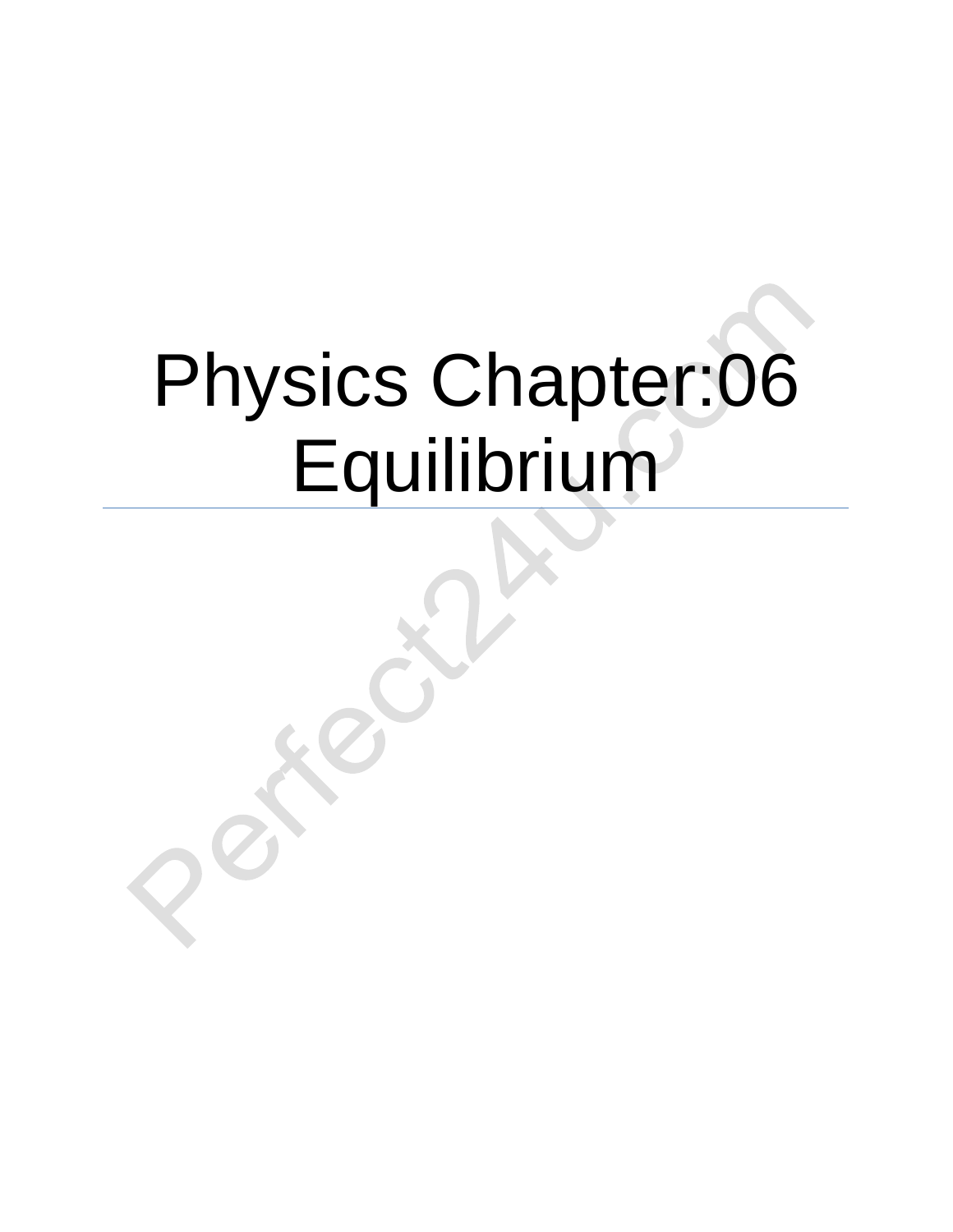### **MCQS**

A body at rest or moves with uniform velocity is said to be

A: Motion B: Equilibrium C: Static equilibrium D: Dynamic equilibrium Answer: B

Dr.Abdus salam was awarded Nobel prize for his work on?

A: Electronics B: radiation C: grand unification theory D: gravitation Answer: A

If a body is moving with uniform velocity it is said to be in:

- A: Neutral Equilibrium
- B: Static Equilibrium
- C: Dynamic Equilibrium
- D: Unstable Equilibrium

Answer: C

Power is the product of

A: Force and velocity B: Force and energy C: Force and momentum D: Fire and velocity

Answer: A

One horse power =

A: 746 B: 550 C: 672

D: 321

Answer: A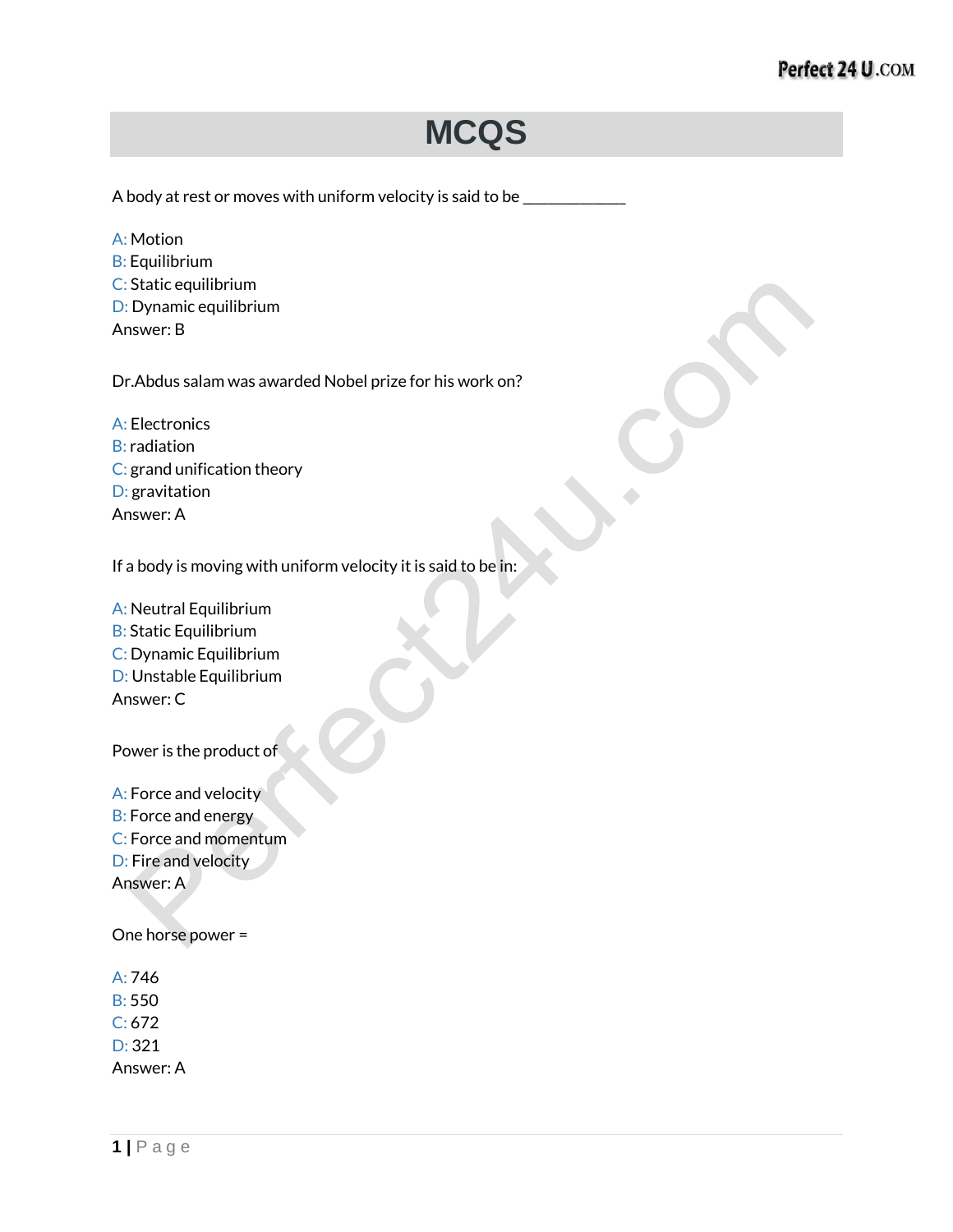States of Equilibrium are \_\_\_\_\_\_\_\_\_\_\_\_\_\_

A: Stable equilibrium

B: Unstable equilibrium

C: Neutral equilibrium

D: All of them

Answer: D

The unit of a torque in SI system is \_\_\_\_\_\_\_\_\_\_\_

A: Newton

B: Meter

C: Newton-Meter

D: Pound

Answer: C

A body at rest or moves with uniform velocity is said to be

A: Motion

B: Equilibrium

C: Static equilibrium

D: Dynamic equilibrium

Answer: B

The Centre Gravity of a uniform rod is

A: End of rod

B: Centre of rod

 $C:$  Both (a)  $\&$  (b)

D: None of these

Answer: B

Torque is a \_\_\_\_\_\_\_\_\_\_\_

A: Scalar quantity

B: Vector quantity

C: Negative quantity

D: None of these

Answer: B

Clockwise torque is considered as \_\_\_\_\_\_\_\_\_\_\_

A: Positive Torque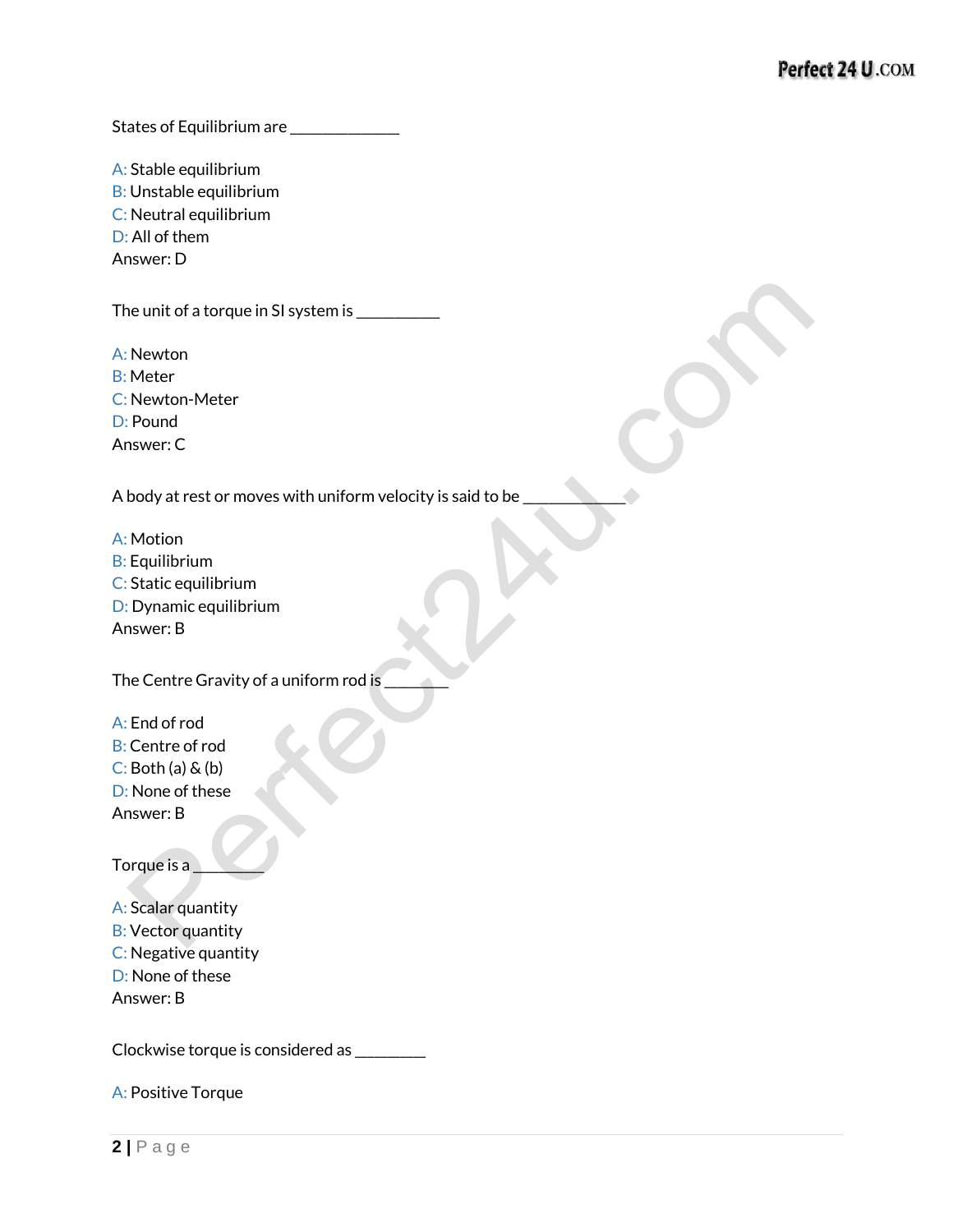#### **Fill in the Blanks**

- i) Torque is a **vector** quantity.
- ii) Conventionally the torque producing counter clockwise rotation is taken as

#### **positive.**

- iii) Torque about a axis is the product of **force** and **moment arm**.
- iv) An axis about which a body is free to rotate is called **axis of rotation**.
- v) If two parallel forces have opposite directions, they are called **unlike** parallel forces.
- vi) If the net forces on a body is zero it is said to be in **translational** equilibrium.
- vii) In S.I. units, the unit of torque is **newton-meter.**
- viii) if the net torque on a body is zero it is said to be in **rotational** equilibrium.
- ix) The center of gravity of sphere lies at its **center.**
- x) There are **three** states of equilibrium.
- xi) A body at rest is said to be in **static** equilibrium.

## **Questions**

#### **Q.1) What do you understand by two like and unlike parallel forces? Answer:**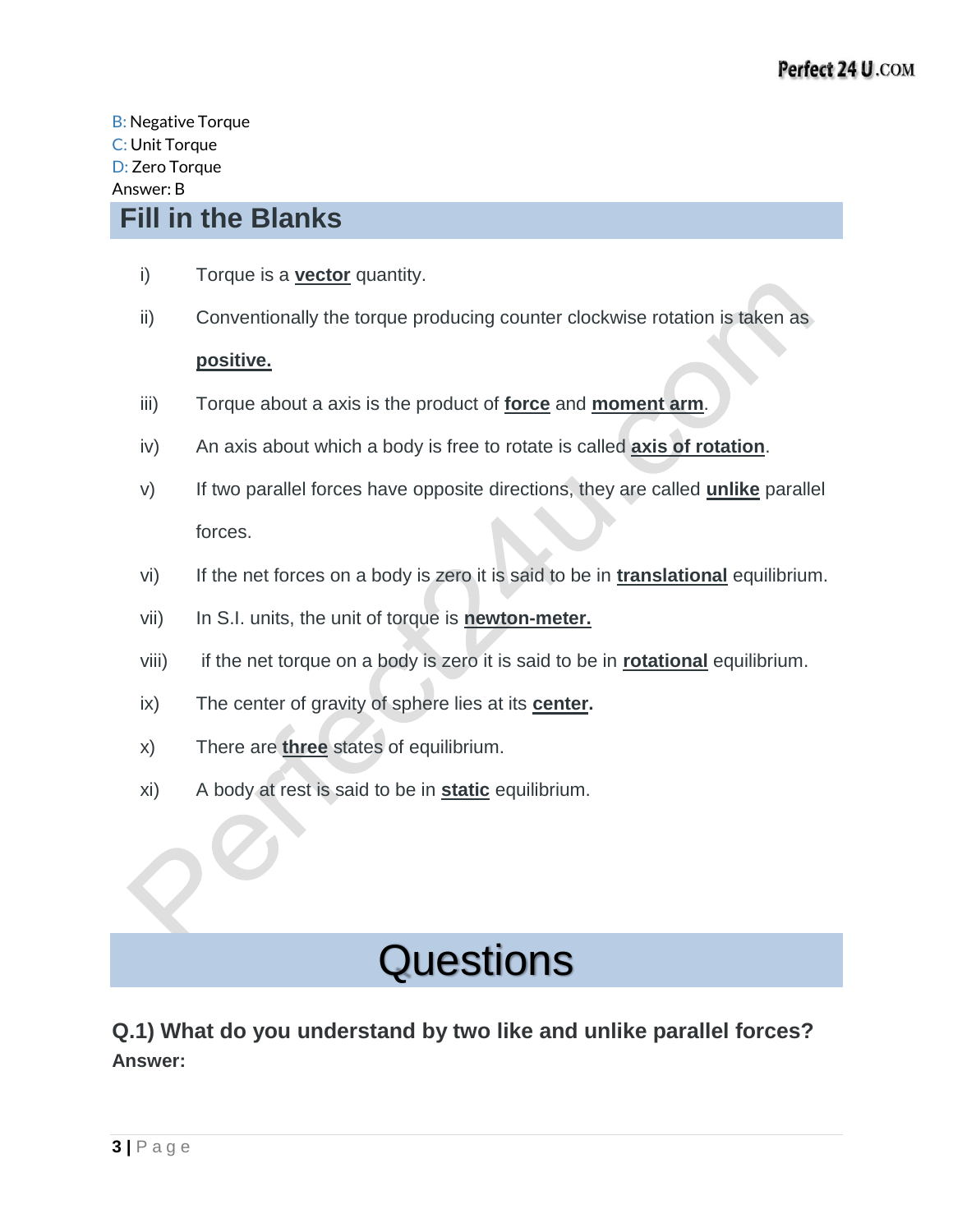When a number of forces act on a body and if their directions are parallel, they are called parallel forces. If two parallel forces have the same direction, they are called parallel forces. If two parallel forces have opposite directions, they are called unlike parallel forces.

#### **Q.2) Discuss torque or moment of a force in detail. Answer:**

#### **TORQUE OR MOMENT OF A FORCE:**

"The turning effect of the force is known as torque or moment of the force."

#### **DEPENDENCE OF TORQUE:**

The turning effect produced by a force depends upon

- i) The force of a given magnitude and direction. Greater the force, larger will be the torque and vice versa.
- ii) The position of the line of action of the force. Larger the distance from axis of rotation, greater will be the torque and vice versa

#### **EXAMPLE:**

In order to study the moment arms of the forces acting on a bar AB suppose the bar is capable of rotation about its midpoint O. Let the length of the bar be L as shown in figure.



The moment arm of force F is zero as its line of action passes through the axis at O. The forces  $F_1$  and  $F_2$  act perpendicular to the bar, so their moment arms are  $L/2$  and  $L/4$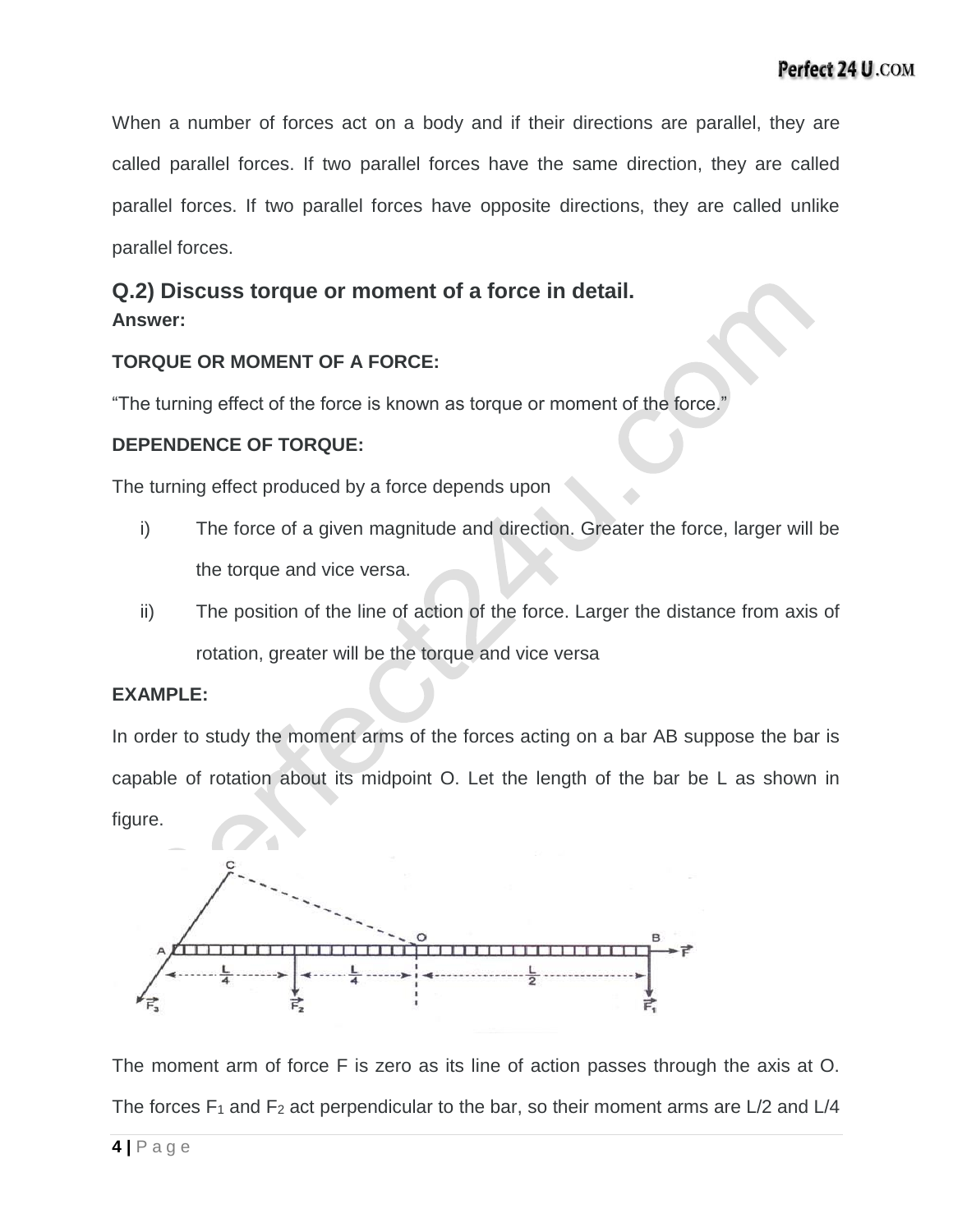respectively. The force  $F_3$  presents a different case. The perpendicular distance from axis of rotation O to the line of action of the force  $F_3$  is OC. Thus OC is the moment arm of force F<sup>3</sup> about O.

#### **MATHEMATICAL RELATION:**

The torque or moment of a force about an axis is the product of the force and its moment arm. Thus

**Torque = Force x moment arm**

**Its magnitude is given by**

#### **τ = F x d**

Where symbol τ is used for torque, F for force and d for moment arm of the force.

#### **CONVENTIONS:**

- i. A torque which produces a counter-clockwise rotation is considered as positive.
- ii. The torque that produces a clockwise rotation is taken as negative.

#### **UNIT:**

The unit of torque in S.I. units is newton-meter i.e. N-m.

#### **Q.3) Define Centre of gravity. How would you locate the Centre of gravity of an irregular piece of a metal sheet? Answer:**

#### **CENTRE OF GRAVITY:**

Centre of gravity can be defined as

"It is the point inside or outside a body at which the whole weight of the body is acting."

Centre of gravity of an irregular shaped body: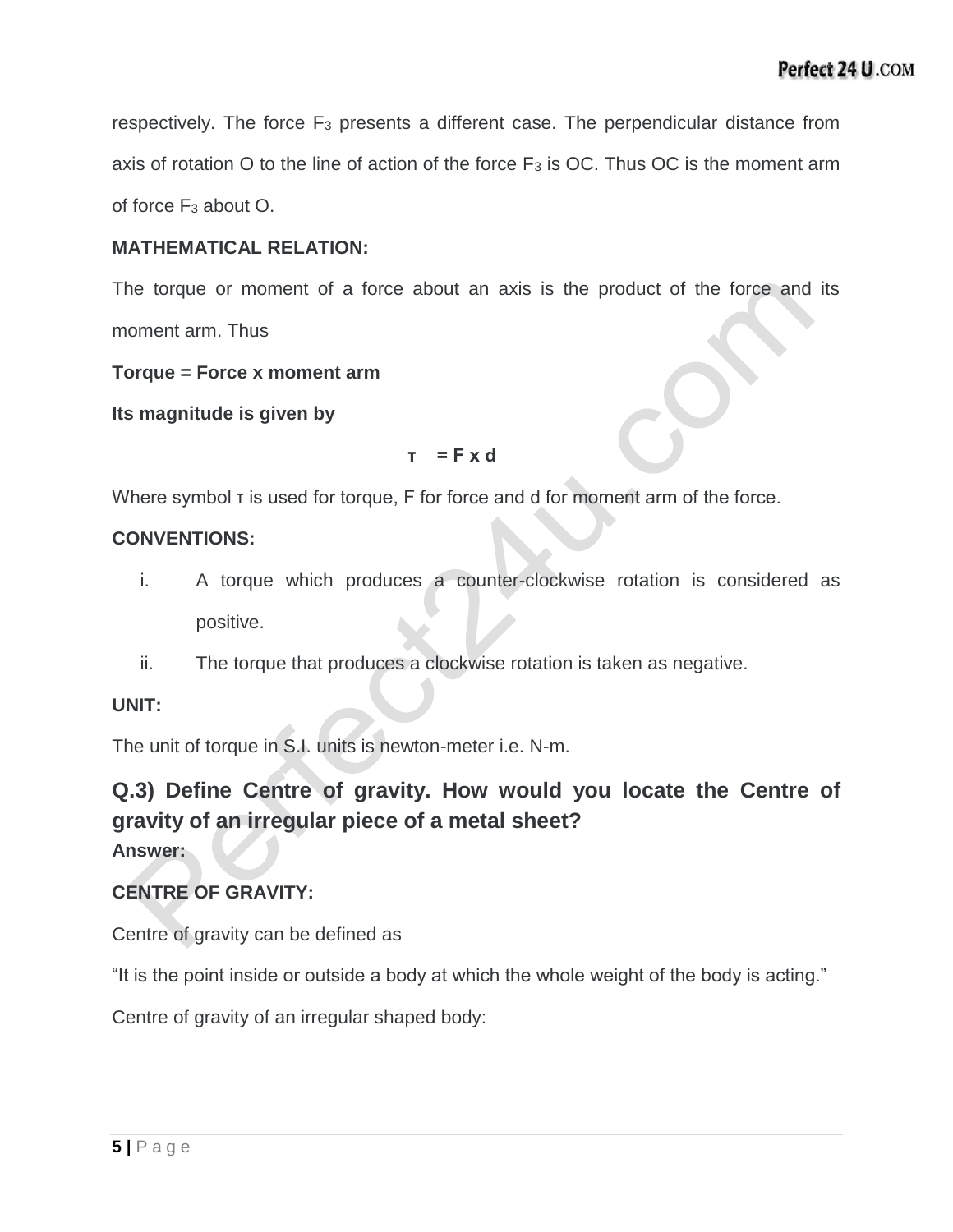Drill three small holes near the edge of the plate whose Centre of gravity located

Suspend the plate from a nail fired horizontally in a wall using one of the holes, say A. When the plate is at rest, suspend a plumb line from the nail. Draw a line Aa on the plate along the plumb line. The Centre of gravity lies somewhere on the line Aa.

Repeat the above procedure with hole B on the nail. Again the Centre of gravity must lie somewhere on the line Bb. The only point common to the lines Aar and Bb is G, therefore this point must be the Centre of gravity. If the plate is suspended using third hole C, the line Cc will also pass through the point G.

#### **Q.4) What is a couple? Calculate the moment of the couple. Answer:**

#### **COUPLE:**

"A pair of equal, parallel and unlike forces having different lines of action, is called a couple."

#### **EXPLANATION:**

Consider two equal, unlike parallel forces, each of magnitude F, acting at A and B, as shown in the figure.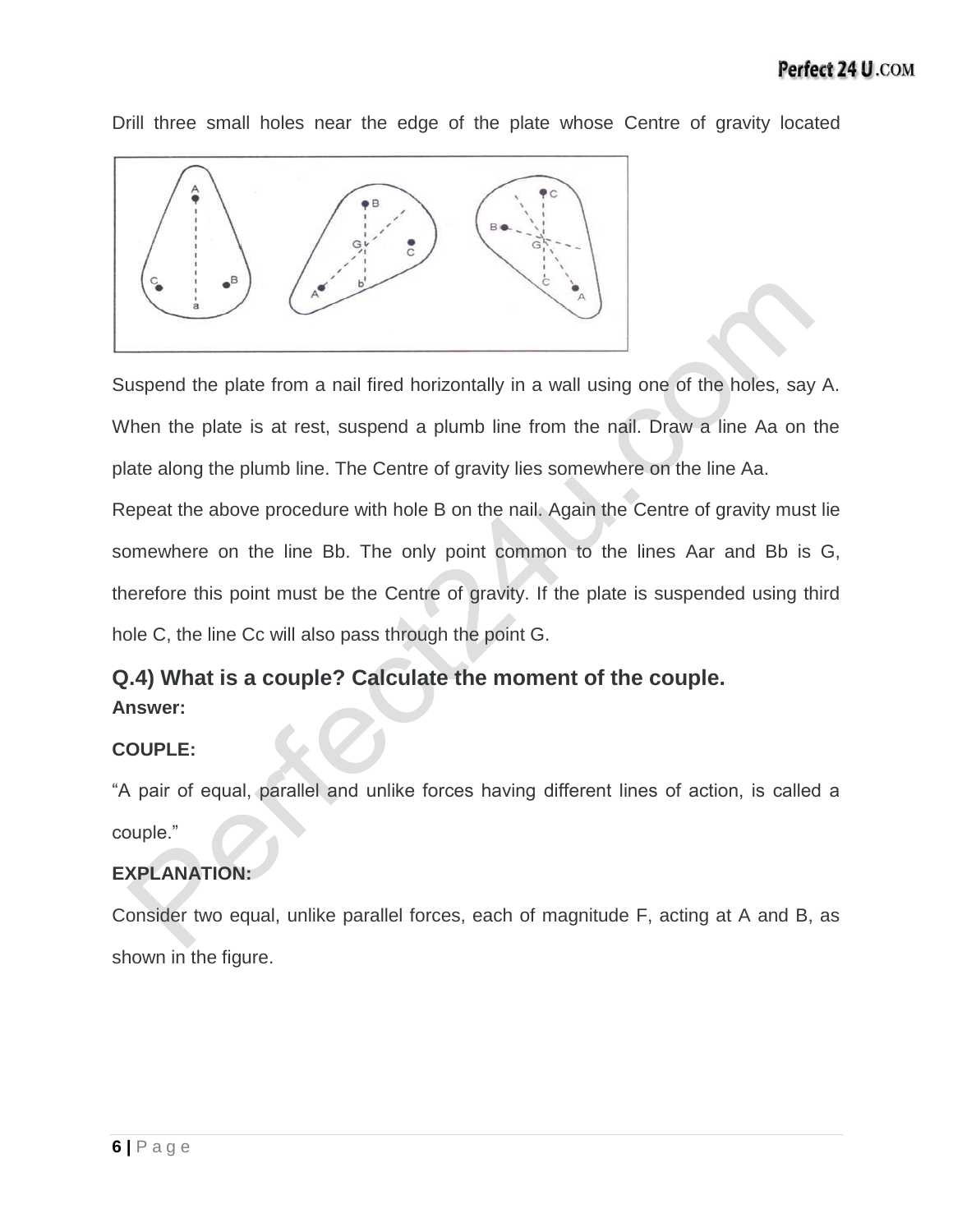$$
\begin{bmatrix}\n\frac{1}{2} & \frac{1}{2} & \frac{1}{2} & \frac{1}{2} & \frac{1}{2} & \frac{1}{2} & \frac{1}{2} & \frac{1}{2} & \frac{1}{2} & \frac{1}{2} & \frac{1}{2} & \frac{1}{2} & \frac{1}{2} & \frac{1}{2} & \frac{1}{2} & \frac{1}{2} & \frac{1}{2} & \frac{1}{2} & \frac{1}{2} & \frac{1}{2} & \frac{1}{2} & \frac{1}{2} & \frac{1}{2} & \frac{1}{2} & \frac{1}{2} & \frac{1}{2} & \frac{1}{2} & \frac{1}{2} & \frac{1}{2} & \frac{1}{2} & \frac{1}{2} & \frac{1}{2} & \frac{1}{2} & \frac{1}{2} & \frac{1}{2} & \frac{1}{2} & \frac{1}{2} & \frac{1}{2} & \frac{1}{2} & \frac{1}{2} & \frac{1}{2} & \frac{1}{2} & \frac{1}{2} & \frac{1}{2} & \frac{1}{2} & \frac{1}{2} & \frac{1}{2} & \frac{1}{2} & \frac{1}{2} & \frac{1}{2} & \frac{1}{2} & \frac{1}{2} & \frac{1}{2} & \frac{1}{2} & \frac{1}{2} & \frac{1}{2} & \frac{1}{2} & \frac{1}{2} & \frac{1}{2} & \frac{1}{2} & \frac{1}{2} & \frac{1}{2} & \frac{1}{2} & \frac{1}{2} & \frac{1}{2} & \frac{1}{2} & \frac{1}{2} & \frac{1}{2} & \frac{1}{2} & \frac{1}{2} & \frac{1}{2} & \frac{1}{2} & \frac{1}{2} & \frac{1}{2} & \frac{1}{2} & \frac{1}{2} & \frac{1}{2} & \frac{1}{2} & \frac{1}{2} & \frac{1}{2} & \frac{1}{2} & \frac{1}{2} & \frac{1}{2} & \frac{1}{2} & \frac{1}{2} & \frac{1}{2} & \frac{1}{2} & \frac{1}{2} & \frac{1}{2} & \frac{1}{2} & \frac{1}{2} & \frac{1}{2} & \frac{1}{2} & \frac{1}{2} & \
$$

The torques or moments of two forces are given by

The moment of the force  $F$  at  $A = F \times OA$ 

The moment of the force  $F$  at  $B = F \times OB$ 

Both these moments have the same direction i.e. counter clockwise, so the total moment of the two forces is equal to the sum of the two moments.

 $\therefore$  Moment of the couple = F x OA + F x OB

 $=$  F (OA + OB)  $=$  F x AB

Moment of the couple is equal to the product of one of the forces and perpendicular distance between the lines of action of two forces. This perpendicular distance between the two forces is called the arm of the couple.

Thus the torque or moment of a couple is equal to the product of either d arm of the couple. Whenever a couple acts on a body, there is rotation only.

#### **Note:**

It should be noted that a couple cannot be balanced by a single force. It is balanced by an equal and opposite couple.

**Q.5) Define static and dynamic equilibrium. Answer:**

#### **Static Equilibrium:**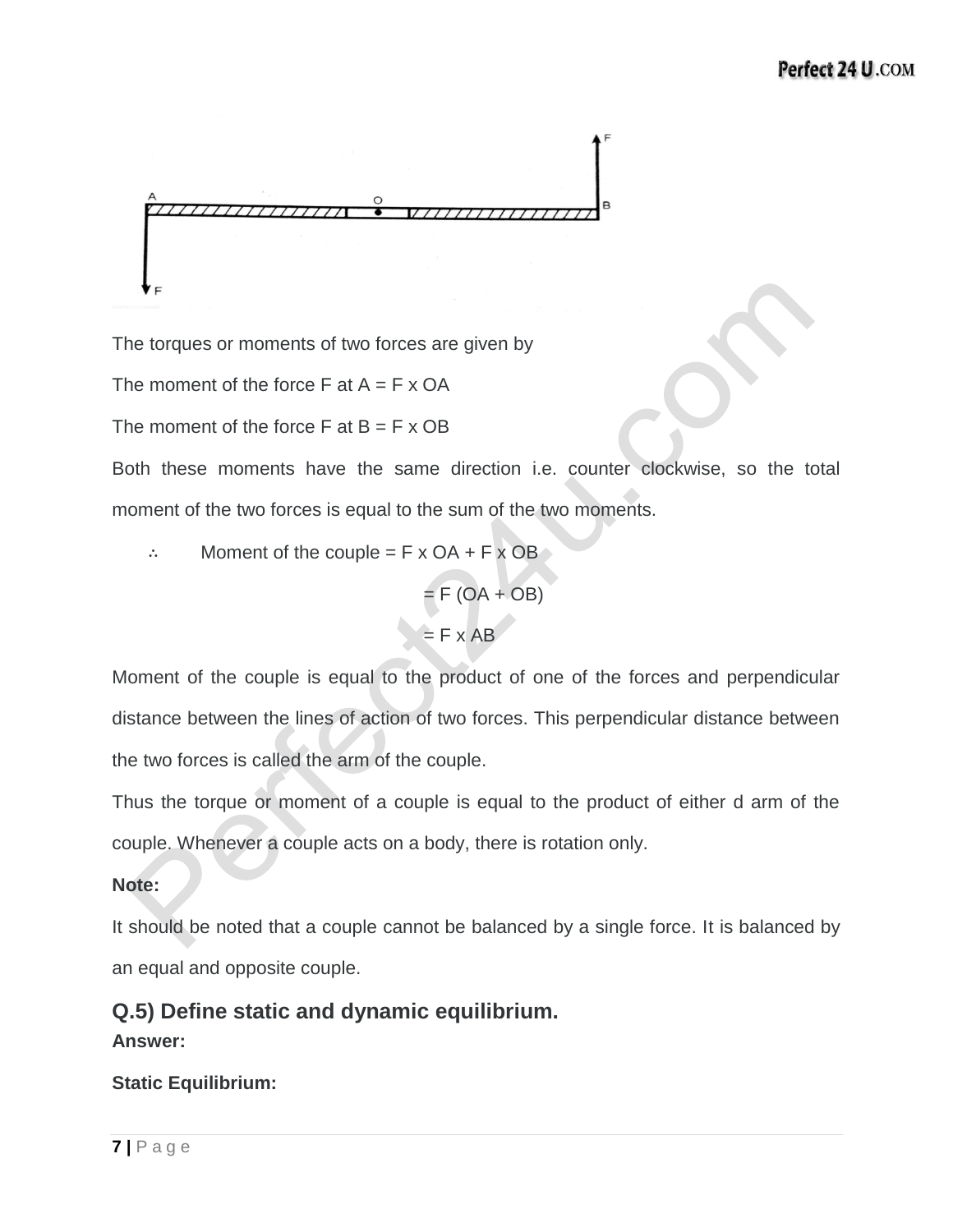"When a body is in the state of rest then it is said to be in static equilibrium."

#### **Dynamic Equilibrium:**

"When a body is in uniform motion along the straight line then it is said to be in dynamic equilibrium."

#### **Q.6) State and explain the two conditions of equilibrium. Answer:**

#### **CONDITIONS OF EQUILIBRIUM:**

For a body to remain in equilibrium, it must satisfy two conditions, known as

- **i) First condition of equilibrium**
- **ii) Second condition of equilibrium.**

#### **First condition of equilibrium:**

The first condition of equilibrium states that if a body is in equilibrium, then the vector sum of all the forces acting on the body must be equal to zero.

#### **This can be written mathematically as**

$$
\Sigma \ \mathsf{F} = \mathsf{F}_1 + \mathsf{F}_2 + \mathsf{F}_3 + \dots \dots \dots \ \big) \qquad = 0 \qquad \qquad \dots \dots \dots \dots \tag{1}
$$

The Greek letter sigma means summation. Thus  $\Sigma$  F represents the summation of all the forces  $F_1, F_2, F_3, \ldots, F_n$  acting on the body. It follows from the above statement that the linear acceleration of a body in equilibrium is zero. In two dimensions the first condition of equilibrium leads to the following

$$
\Sigma F_x = F_{1x} + F_{2x} + F_{3x} + \dots \dots \qquad = 0 \qquad \dots \dots \dots \qquad (2)
$$

$$
\Sigma F_y = F_{1y} + F_{2y} + F_{3y} + \dots \dots \qquad = 0 \qquad \dots \dots \dots \qquad (3)
$$

i.e. if a body is in equilibrium, then the summation of the x-components ( $F_{1x}F_{2x}$ ,  $F_{3x,......}$ ) of all the forces acting on the body must be equal to zero, and the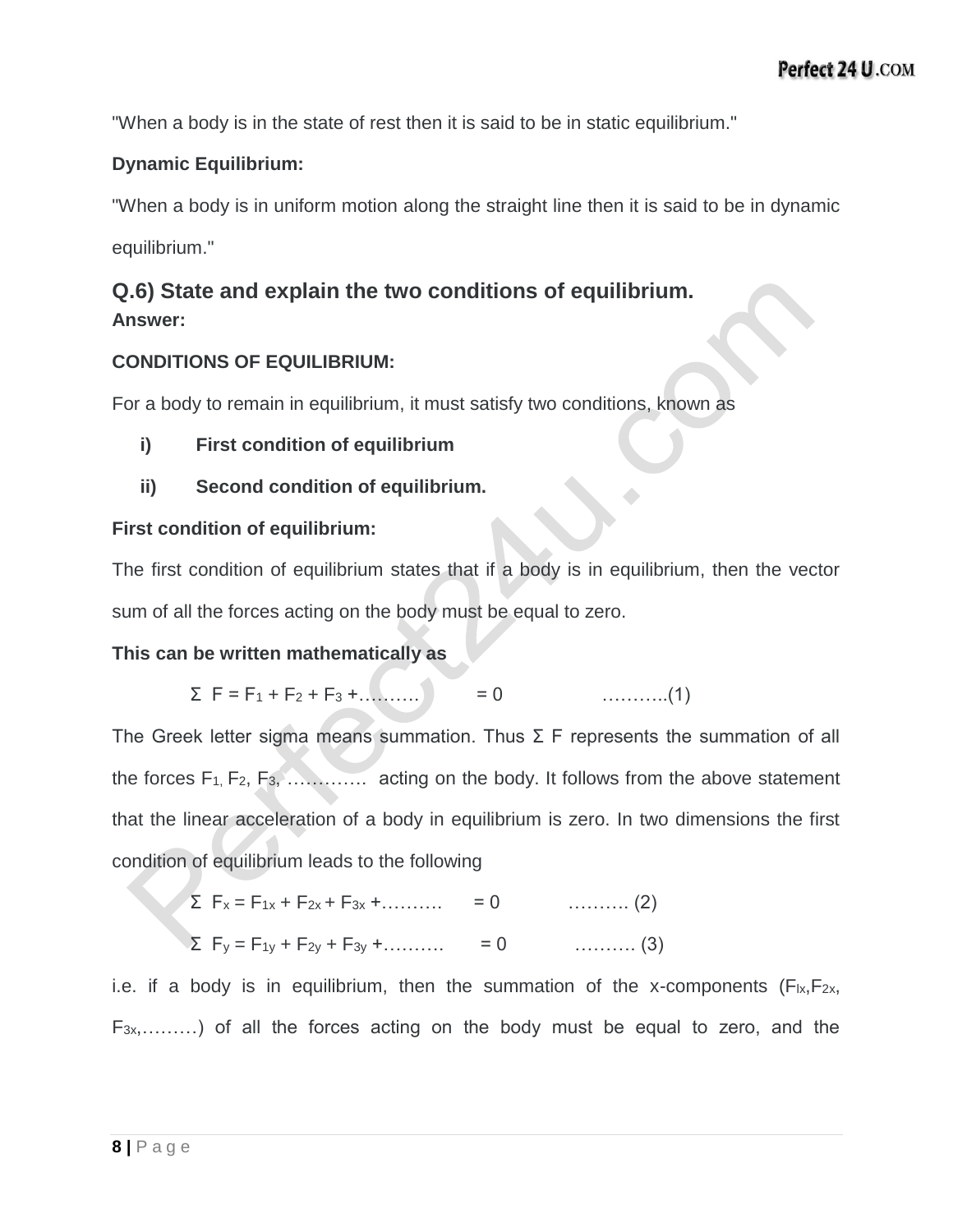summation of the y-components  $(F_{1y}, F_{2y}, F_{3y}, \ldots)$  of the forces must be equal to zero.

In physics, the first condition of equilibrium is used to determine the magnitude and direction of unknown force acting on a body if all the other forces are known. When the first condition of equilibrium is satisfied then the body is said to be in

translational equilibrium.

#### **Second condition of equilibrium:**

The second condition of equilibrium is defined as

**Oriented Street Contract Contract Oriented Street Contract Contract Contract Contract Contract Contract Contract Contract Contract Contract Contract Contract Contract Contract Contract Contract Contract Contract Contract** 

"The positive torques that tend to rotate a body counterclockwise must be balanced by equal magnitude negative torques that tend to rotate it clockwise."

"If a body is in equilibrium, then the sum of torques acting on the body must be equal to zero."

This can be written mathematically as

$$
\sum T = T_1 + T_2 + T_3 + T_4 + \dots + T_n = 0 \tag{1}
$$

where  $\tau_1$ ,  $\tau_2$ ,  $\tau_3$ ,  $\tau_4$ ,  $\ldots$ ,  $\ldots$ ,  $\ldots$  represent the torques caused by all forces  $F_1$ ,  $F_2$ , F3,…….. acting on the body. It follows from the above statement that the angular acceleration of a body in equilibrium is zero.

#### **Note:**

When the second condition of equilibrium is satisfied, the body is said to be in rotational equilibrium. The second condition of equilibrium is also used to calculate the unknown force acting on bodies in equilibrium.

#### **Q.7) Explain three states of equilibrium.**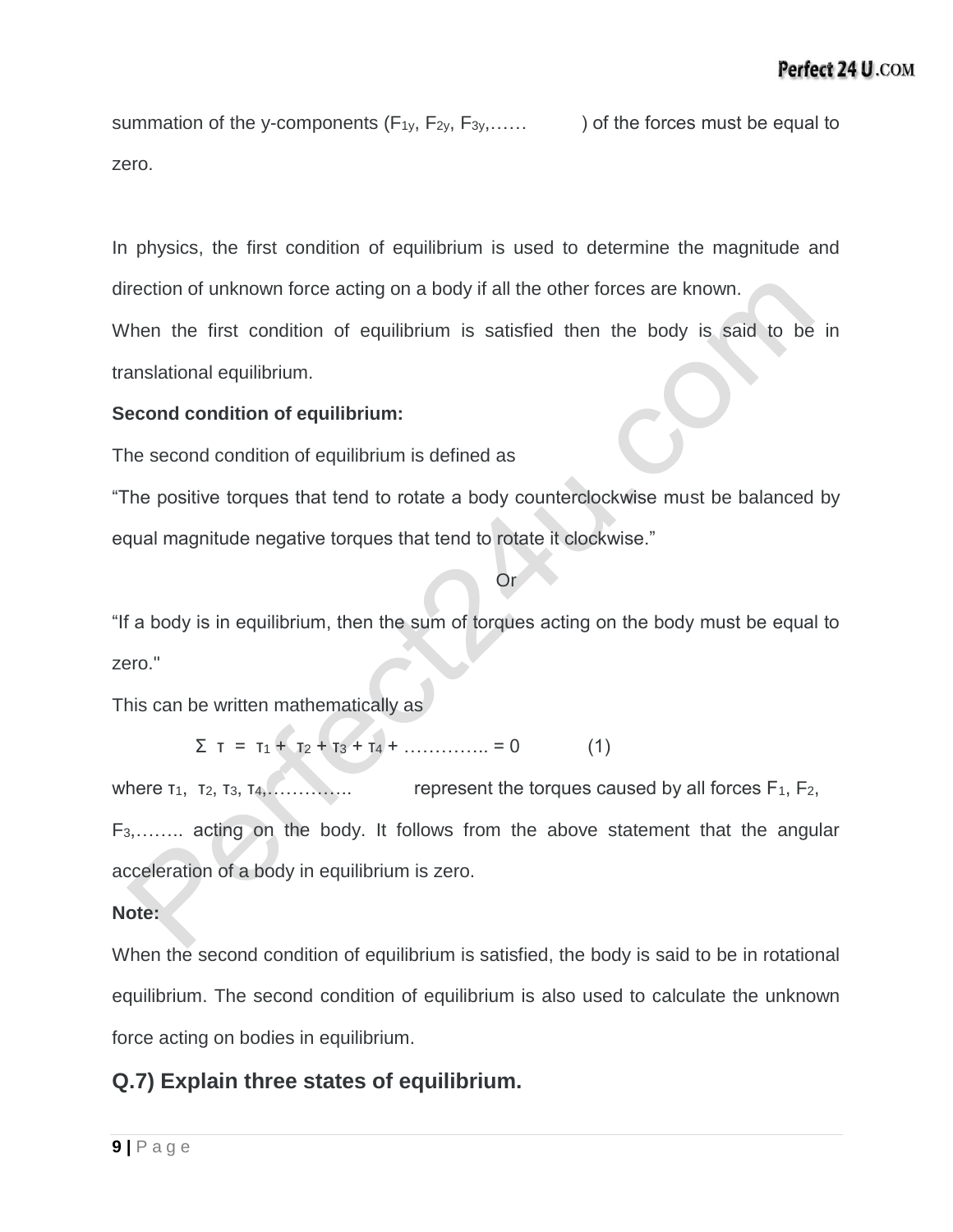#### **Answer:**

#### **STATES OF EQUILIBRIUM:**

There are three states of equilibrium of a body. They are (i) stable equilibrium (ii) unstable equilibrium (iii) neutral equilibrium.

#### **i) Stable equilibrium:**

A body is said to be in stable equilibrium if it comes back to its original position when it is slightly displaced. For example, a cone standing on its base, as shown in figure.



The Centre of gravity of the cone is nearer the base. When this cone is displaced, its Centre of gravity is raised. A cone in stable equilibrium should have its Centre of gravity as low as possible. The vertical line through its Centre of gravity should be within its base when the cone is disturbed. If the vertical line through the Centre of gravity is within the base, a torque due to weight of the cone brings it back to the original position.

#### **ii) Unstable equilibrium:**

A body is said to be in unstable equilibrium, if it does not come back to its original position when it is slightly displaced. A cone balanced on its apex is in unstable equilibrium, as shown in figure.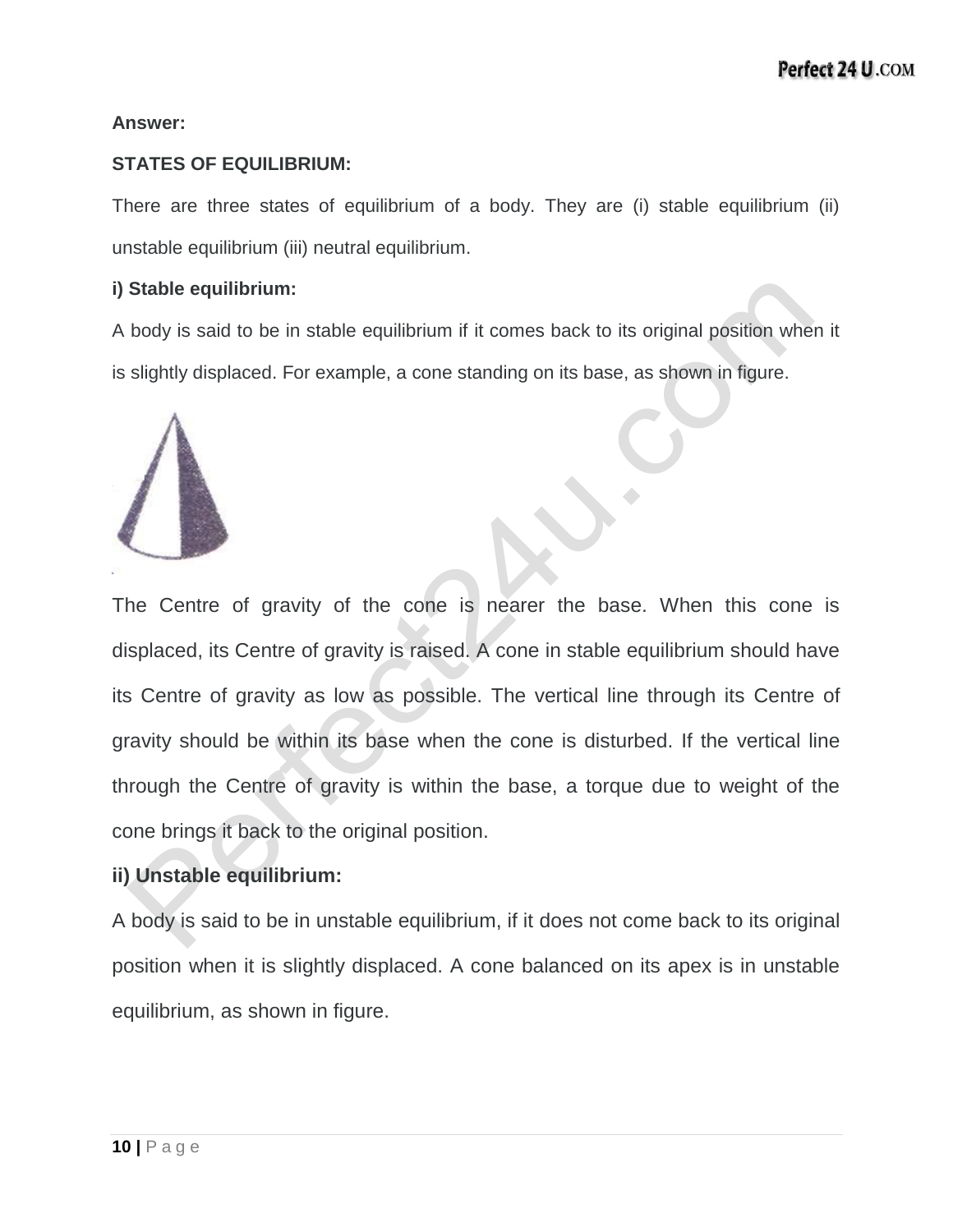

When this come is disturbed, its Centre of gravity is lowered. The vertical line through its Centre of gravity is outside the base. The torque due to weight of the cone toppled the cone down. So the cone does not regain its original position.

#### **iii) Neutral equilibrium:**

A body is said to be in neutral equilibrium if on being slightly displaced, it does not come back to its original position but occupies a new position similar to its original position. The Centre of gravity of the body remains at the same height. A cone resting on its side, as shown in the following figure, is in neutral equilibrium. If the cone is pushed slightly, its Centre of gravity is neither raised nor lowered but it remains at the same height.

**Related Post:**